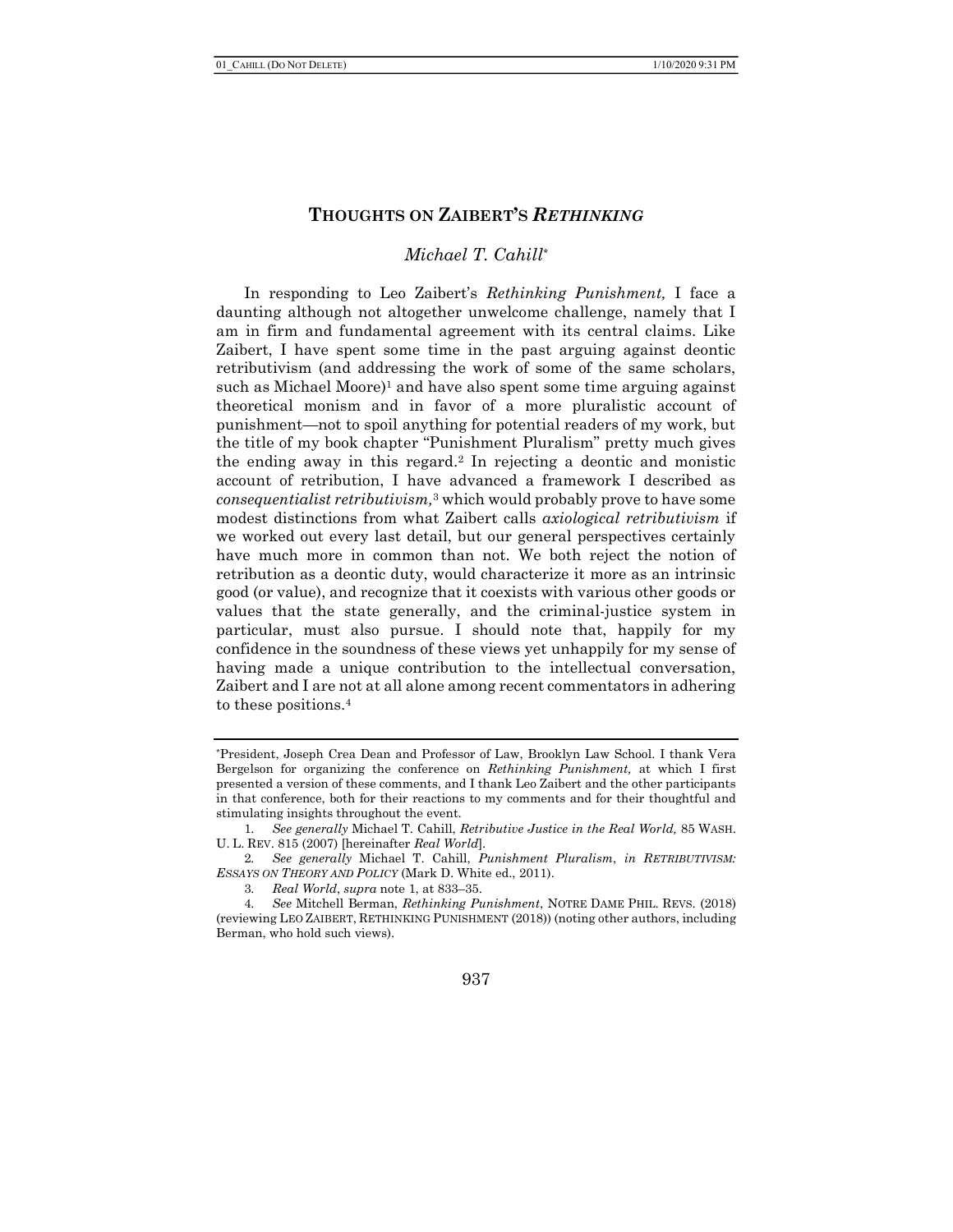Given this broad accord between my own views and Zaibert's, my reactions tend to be more along the lines of observations and questions than critiques. Indeed, some of them are derived from questions I get from other people about my own work. Specifically, this response will raise three lines of questions, asking about the implications of Zaibert's work for (1) the justification of criminal law (as opposed to the justification of punishment); (2) the implementation of punishment (via law); and (3) the definition of punishment.

As opposed to deontic/monistic retributivism, axiological/pluralistic retributivism has the advantage of flexibility in accommodating the tradeoffs necessary to implement a system of punishment in the real world.5 It has the drawback, however, of failing to provide a robust justification for the formation of such a system in the first place. Given the existence of numerous competing demands on public resources, if retributive punishment is not a moral obligation but just a good like other goods, what compels the state to undertake its pursuit, rather than seeking to provide those other goods instead? The pursuit of retributive justice, rather than numerous other worthy social objectives, seems particularly hard to defend given its considerable costs, not only in terms of concrete resources (money) but also the likelihood that it will impede or undercut other principled commitments, as by reflecting (or entrenching) social inequality; the practical inevitability that it will sometimes fail, or even be counterproductive on its own terms, due to errors that will arise in seeking to impose retributive punishment (and particularly Type I errors or "false positives" where suffering is imposed on one who does not deserve it); the suffering it imposes on innocent third parties as a spillover effect of punishing the deserving; and so on.

Zaibert largely ignores other tradeoffs involved in erecting a system of criminal justice in favor of a particular focus on the tension between retribution and forgiveness, but even that specific focus would only seem to reduce the claim of justice on the public fisc relative to other concerns. As Zaibert notes, all punishment comes with a kind of "moral remainder" or taint or  $cost<sub>i</sub>$  so why not pursue other social projects that are more straightforward in terms of their net benefits? Why not just have a (perhaps more muscular than at present) tort system that can address victims' needs and impose liability, but not punishment, on wrongdoers? Zaibert offers thoughts on the purposes of punishment in the abstract,<sup>7</sup> but it's hard to see how axiological retributivism offers sufficient

<sup>5</sup>. See generally Real World, supra note 1, at 864.

<sup>6.</sup> LEO ZAIBERT, RETHINKING PUNISHMENT 227 (2017) [hereinafter RETHINKING PUNISHMENT].

<sup>7</sup>. See generally id.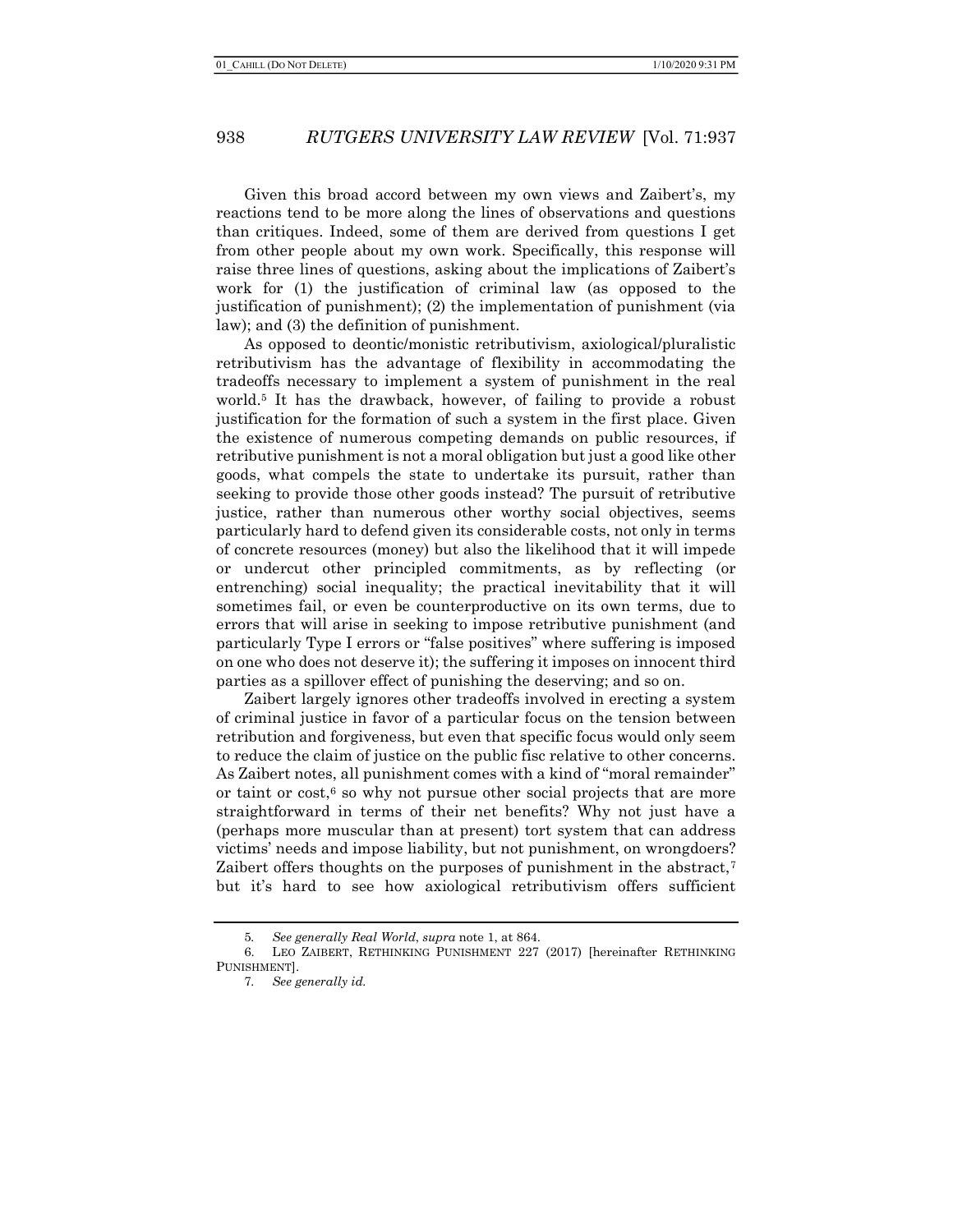#### 2019] THOUGHTS ON ZAIBERT'S RETHINKING 939

motivation to establish a criminal-justice system—unless that system is also pursuing other worthwhile social ends along with retribution.

It seems to me that the most obvious candidate for a satisfying argument in favor of establishing a criminal-justice system is that doing so will prevent harm as well as promoting justice. Indeed, I think one attractive feature of a pluralist account is that it acknowledges the potential to pursue (as well as the need to accommodate or balance) numerous different social and moral goals, including most obviously both backward-looking retribution and forward-looking prevention. Yet Zaibert offers no views of any kind about whether a pluralist system of that sort, driven by both preventive and punitive aims, would be appropriate or desirable or, if so, how it would adjudicate conflicts between those purposes (and with other goals or values).

While purporting to be pluralistic, Zaibert's project seems entirely uninterested in incorporating many obvious competing goals, values, or costs, instead choosing to concern itself exclusively with the need to make space for forgiveness alongside retribution. Of course, Zaibert is free to define his project as he wishes,<sup>8</sup> but in considering only the opposition between retribution and one other consideration, I think he loses sight of some of the richer opportunities (and concerns) a pluralistic perspective can bring into view.

These other considerations become all the more significant if one expects to effectuate an actual legal system that implements one's understanding of the purpose(s) of punishment. Again, this may be a function of Zaibert's sense of the scope of his own project, but it's not clear whether his account offers, or could offer, concrete prescriptions or rules for such a legal system to follow. Zaibert notes the difference between the tasks of elaborating a philosophical and a legal account: after a lengthy critique of the "morality system" of typical punishment theory on the ground that it "fails to do justice to the complexity of human life and it is thus simpleminded,"9 Zaibert notes that critiquing a legal system on the same basis would "verge[] on the absurd"10 because it is "perfectly sensible, if not downright inescapable"11 that "the law sometimes needs

<sup>8.</sup> On the other hand, Zaibert himself takes others to task for espousing pluralistic views that he rejects as not "properly" pluralistic. Id. at 132–33 (referencing Duff); id. at 173 (referencing Hart). One could as easily say that a "pluralistic" account recognizing only retribution and forgiveness as significant values—rather than attending to other values or goals such as efficiency, equality, procedural fairness, harm prevention, privacy, and so on—is not "properly" pluralistic. Even if proper (whatever that means), such an account seems suboptimal in its narrowness.

<sup>9</sup>. Id. at 159.

<sup>10</sup>. Id. at 164.

<sup>11</sup>. Id.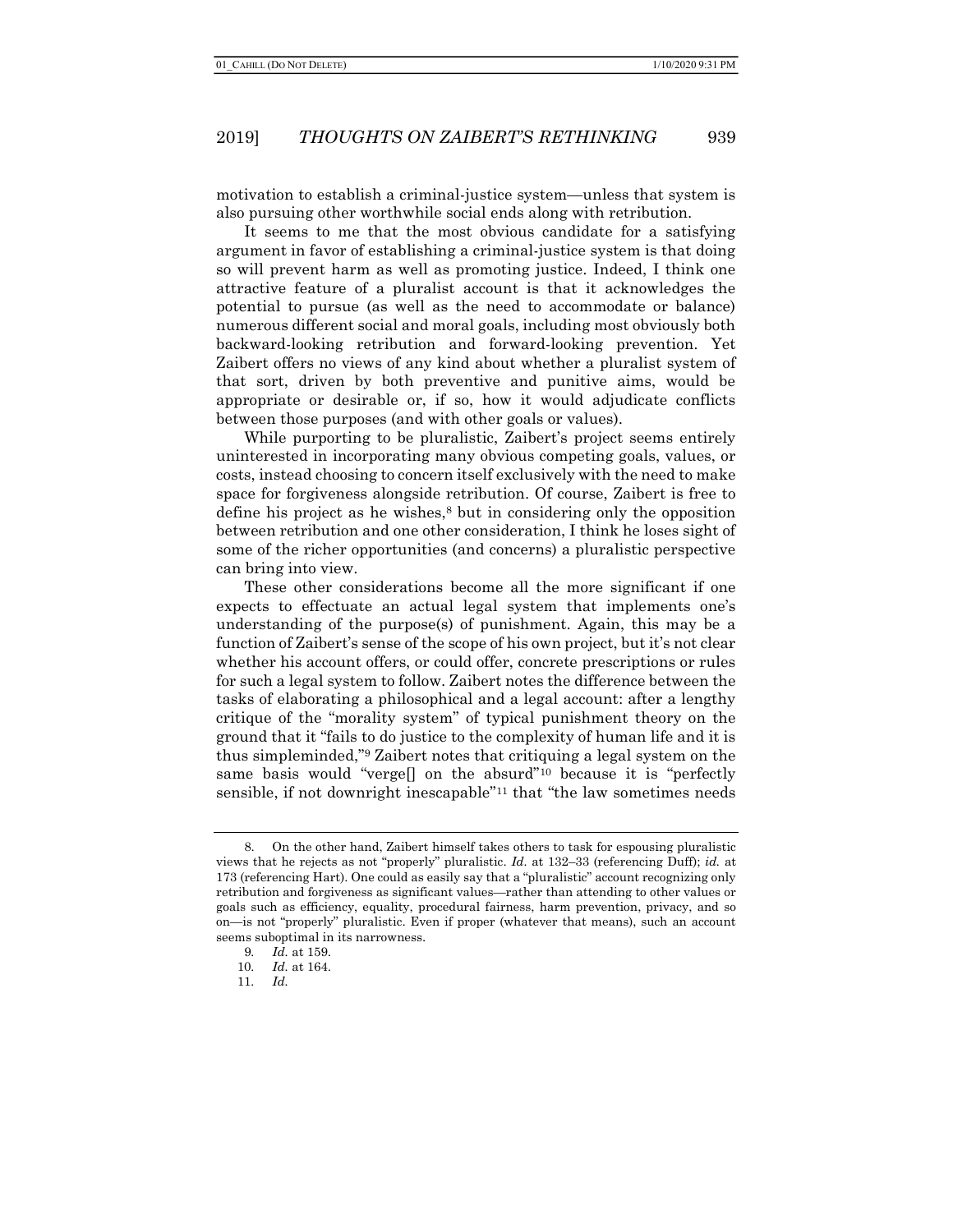to draw bright lines and to simplify matters."12 If such is the case, Zaibert seems to be acknowledging that his axiological and pluralistic account might offer little guidance for law.

Yet I'm not sure such is the case. One might as easily say that the legal system—which must operate in the real world, and therefore must grapple with all the messiness and "complexity of human life"—should be at special pains to avoid a "simpleminded" approach that sacrifices justice for clarity. Perhaps Zaibert is right that the need for clear rules will necessarily force the *substantive* law to be oversimplified relative to a complex and pluralistic ideal theory, in which case the legal theorist seeking to do justice (as opposed to the moral theorist seeking to capture an abstracted ideal) will have to rely on procedural or institutional features of the system to flesh out what the substantive law cannot prescribe with clarity, or to correct for its crude overbreadth. Or perhaps even that is not right—perhaps Zaibert lets the drafters of substantive law off the hook too easily, when they can and should be expected to craft rules with enough subtlety and sophistication to balance (or at last try to balance) a plurality of aims. He spends little time considering the question, and the reader interested in legal issues is left wondering whether Zaibert's book speaks to such issues in any direct way.

 Apart from these broad questions about Zaibert's understanding of the general relation between law and punishment theory, I'm curious about the specific relation between law and one feature of Zaibert's own theory. Much of Rethinking Punishment is devoted to analysis of, and frequently arguments against, other thinkers, but the book does offer a central affirmative argument, namely, that punishment needs to recognize a role for forgiveness alongside retribution.13 But is this an argument only about the concept of punishment, or is it also (or can it be) an argument about the legal institution of punishment? If the latter, what role is forgiveness to play in the criminal-justice system?

One challenge to the possible recognition of forgiveness as a goal or animating value of criminal law, at least along the lines Zaibert favors, is his insistence that forgiveness must be "unconditional,"14 meaning that it is not predicated on the wrongdoer's repentance or promise not to reoffend (or any other "transactional" consideration) and also that it is never obligatory.15 Yet if a convicted criminal defendant never needed to do anything in particular to earn forgiveness, and also could not be entitled to forgiveness no matter what s/he did, what legal rules or even

<sup>12</sup>. Id.

<sup>13</sup>. Id. at 171–75.

<sup>14</sup>. Id. at 201.

<sup>15</sup>. Id. at 201–02.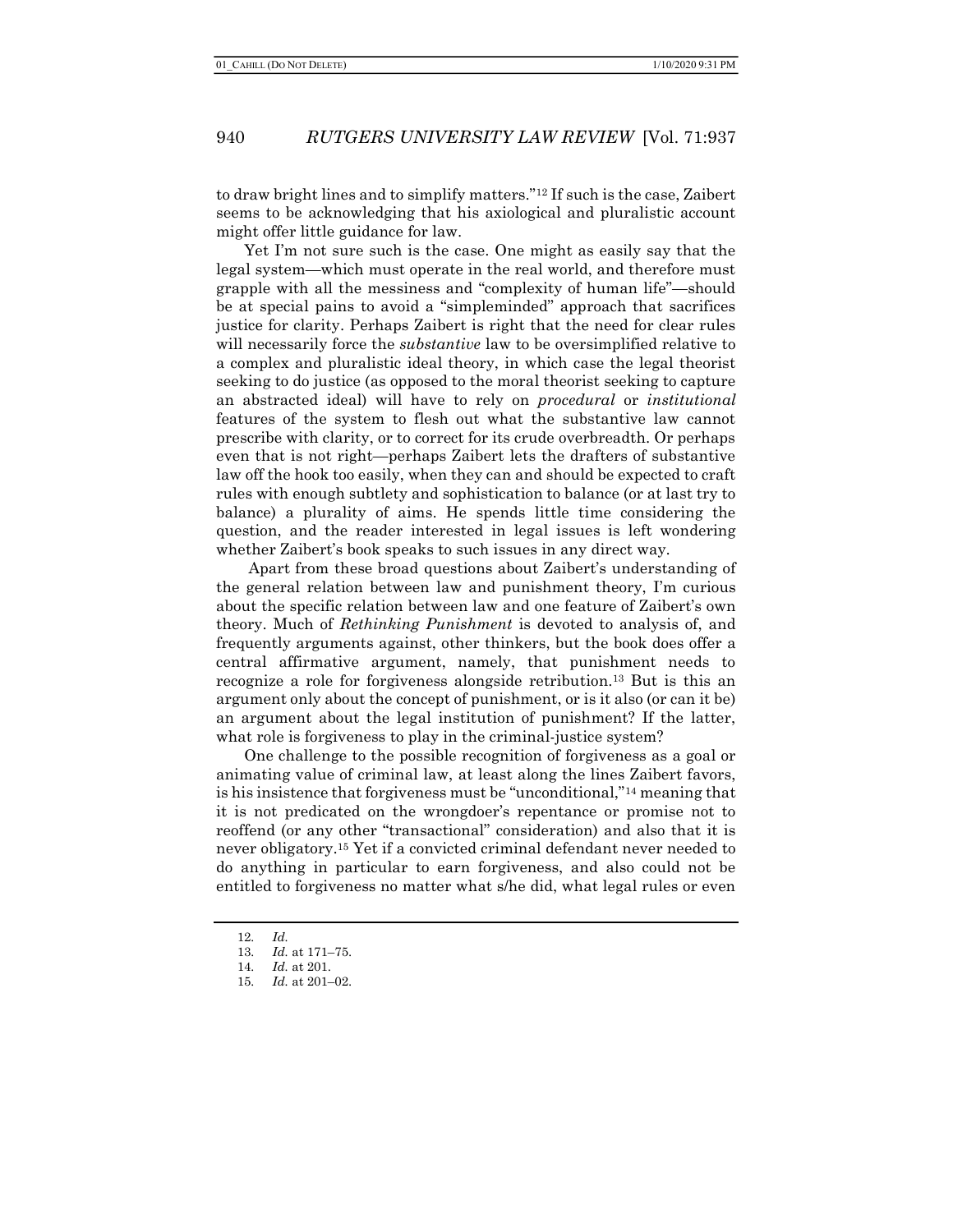### 2019] THOUGHTS ON ZAIBERT'S RETHINKING 941

guidelines could possibly exist to suggest when forgiveness could or should be offered, and when withheld? How could its transmission (or not) be anything other than ad hoc, unprincipled, and arbitrary: that is to say, lawless?

Further, in the context of criminal law, who forgives: the victim, the state, or both? Does the state reduce or eliminate punishment based on the victim's authorization of such forgiveness, or is it the state, as punisher and as the "victim" of an offense against its dictates, who is also the forgiver? If it is the state who forgives, does its act of forgiveness reflect, or cultivate, some positive moral character on the state's part, as might be said of a person who has the fortitude and generosity of spirit to forgive one who wrongs her?

Moreover—and this may only reflect my own confusion and lack of familiarity with the literature on forgiveness—but I'm not entirely certain what forgiveness means, or entails, in the context of punishment. Zaibert seems to hold the view that forgiveness means *absolution*,<sup>16</sup> that is, a decision to free the wrongdoer not only from punishment but from blame. (If so, just how and why the forgiver has the power to erase the moral blameworthiness of the wrongdoer's act is somewhat mysterious.) Alternatively, forgiveness might only mean *forbearance*: the blame remains, but no punishment is imposed even though the wrongdoer is fully eligible for it. In that case, one forgives, but does not forget.

Legally, the first version would seem to demand that the government refrain not only from imposing punishment but even from imposing the stigma of a conviction; presumably all charges must be dropped rather than instituting a legal judgment that the defendant is "guilty." Yet how can the system forgive a wrong before finding that the wrong occurred? Once a conviction is entered, signifying proof beyond reasonable doubt of the defendant's wrongdoing, it seems hard for the system to forget as well as forgive—to say that this conviction is not only one that will not be punished, but is somehow null and void altogether. The second version seems to more easily admit of implementation within a legal system, which can impose the stigma of conviction while declining to impose any (further) punishment.<sup>17</sup>

But is the stigma of conviction itself part of the punishment? That question leads me to my third topic. When I first heard about Rethinking

<sup>16</sup>. See id. at 202.

<sup>17</sup>. See PAUL H. ROBINSON & MICHAEL T. CAHILL, LAW WITHOUT JUSTICE 210–12 (2006). A more robust set of verdict options, beyond the standard "guilty" and "not guilty," might facilitate formal judgments of a "blameless violation" as well as judgments of liability without punishment, enabling the system to implement some form of the first version of forgiveness as well as the second. Id.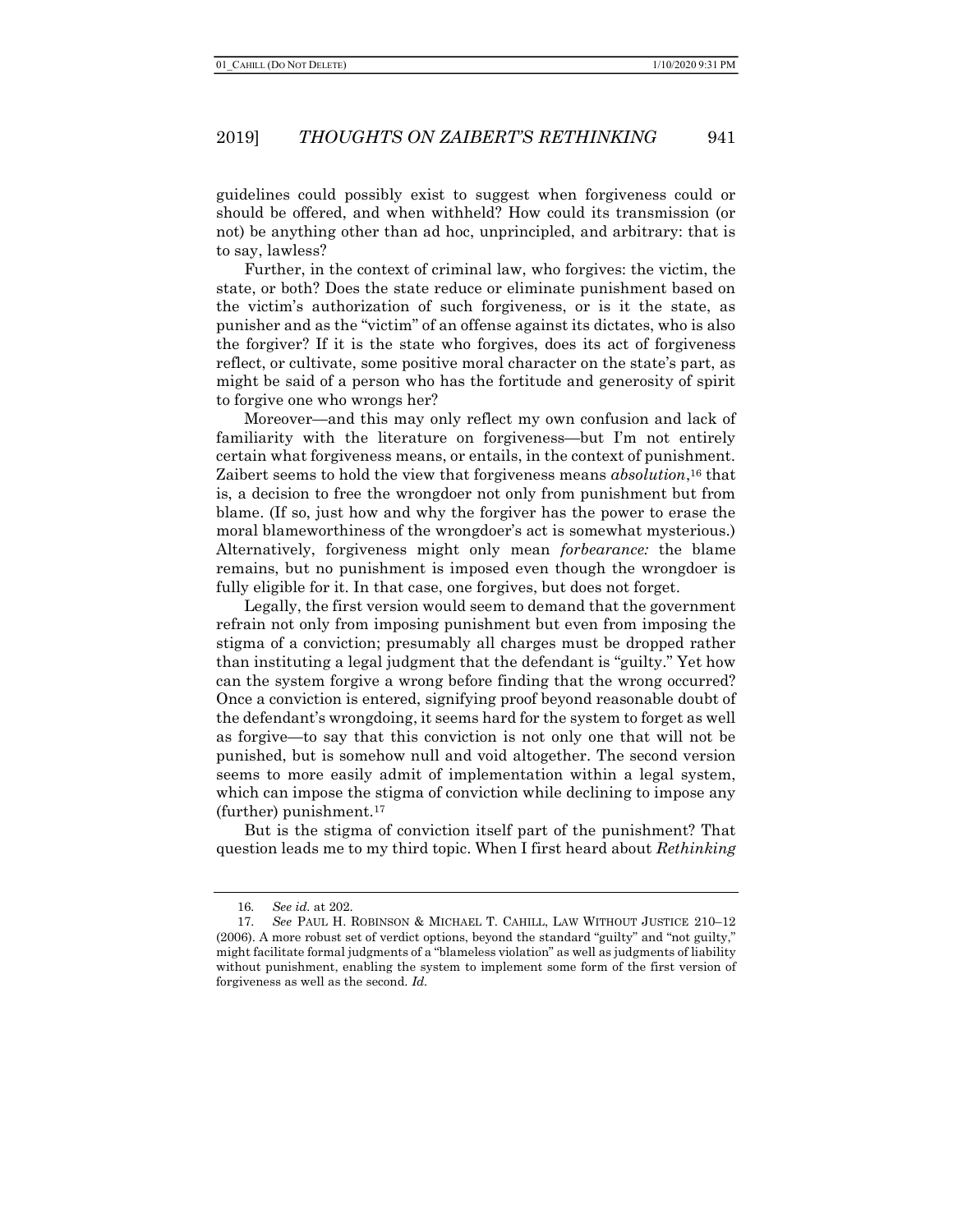Punishment, I thought (and rather hoped) that its project was to rethink not the justification of punishment (a topic that has received much attention from moral and legal theorists), but the meaning of punishment, which turns out to have received much less consideration, notwithstanding its significance and what one might take to be the conceptual priority of having to define a practice before one can attempt to justify it.18 Indeed, even as there seems to be progress toward a broad consensus (if by no means universal) view regarding the justification of punishment, there seems to be an ever-larger body of scholarly work asking important questions about the very nature and scope of the concept.<sup>19</sup>

On one hand, a number of scholars who think about the idea of punishment broadly have raised basic questions about aspects of punishment that were previously stipulated, assumed, or left unconsidered: for example, whether punishment must be intended as such by the party imposing it;<sup>20</sup> whether punishment must be experienced or understood as such by the party receiving it;<sup>21</sup> and whether punishment must come from the state.<sup>22</sup> A distinct but related question that has received substantial attention recently is whether the nature of the retributive "desert claim" is that wrongdoers deserve suffering, or that they deserve *punishment*.<sup>23</sup>

On the other hand, a lot of other scholars who write about particular real-world practices have been asking whether, or arguing that, a lot of sanctions other than criminal sentences should count as punishment.

<sup>18.</sup> To be clear (and fair), Zaibert did devote some attention to the definition of punishment in an earlier book. See LEO ZAIBERT, PUNISHMENT AND RETRIBUTION 28–37 (2006). Even so, in my view, the various issues surrounding the meaning of punishment are rich, varied, and important enough to merit an extended treatment.

<sup>19</sup>. See infra notes 20–28 and accompanying text.

<sup>20</sup>. See Adam J. Kolber, Unintentional Punishment, 18 LEGAL THEORY 1 (2012); cf. Alice Ristroph, State Intentions and the Law of Punishment, 98 J. CRIM. L. & CRIMINOLOGY 1353 (2008) (discussing role of intent in constitutional understanding of punishment).

<sup>21.</sup> Compare John Bronsteen, Christopher Buccafusco & Jonathan Masur, Happiness and Punishment, 76 U. CHI. L. REV. 1037 (2009), and Adam J. Kolber, The Comparative Nature of Punishment, 89 B.U. L. REV. 1565 (2009) (arguing that punishment is properly defined, and calibrated, by subjective experience of recipient), with Dan Markel & Chad Flanders, Bentham on Stilts: The Bare Relevance of Subjectivity to Retributive Justice, 98 CALIF. L. REV. 907 (2010), and Dan Markel, Chad Flanders & David C. Gray, Beyond Experience: Getting Retributive Justice Right, 99 CALIF. L. REV. 605 (2011) (arguing against "subjectivist" claims).

<sup>22</sup>. Compare, e.g., ALON HAREL, WHY LAW MATTERS 96–103 (2014) (asserting that the "intrinsically public good" of punishment can be carried out only by the state), with ZAIBERT, supra note 18, at 16–28, 182–202 (arguing justification of punishment must be same for non-state actors as for state).

<sup>23</sup>. See, e.g., David Gray, Punishment as Suffering, 63 VAND. L. REV. 1619 (2010) (arguing that "subjectivist" scholars inappropriately conflate punishment with suffering).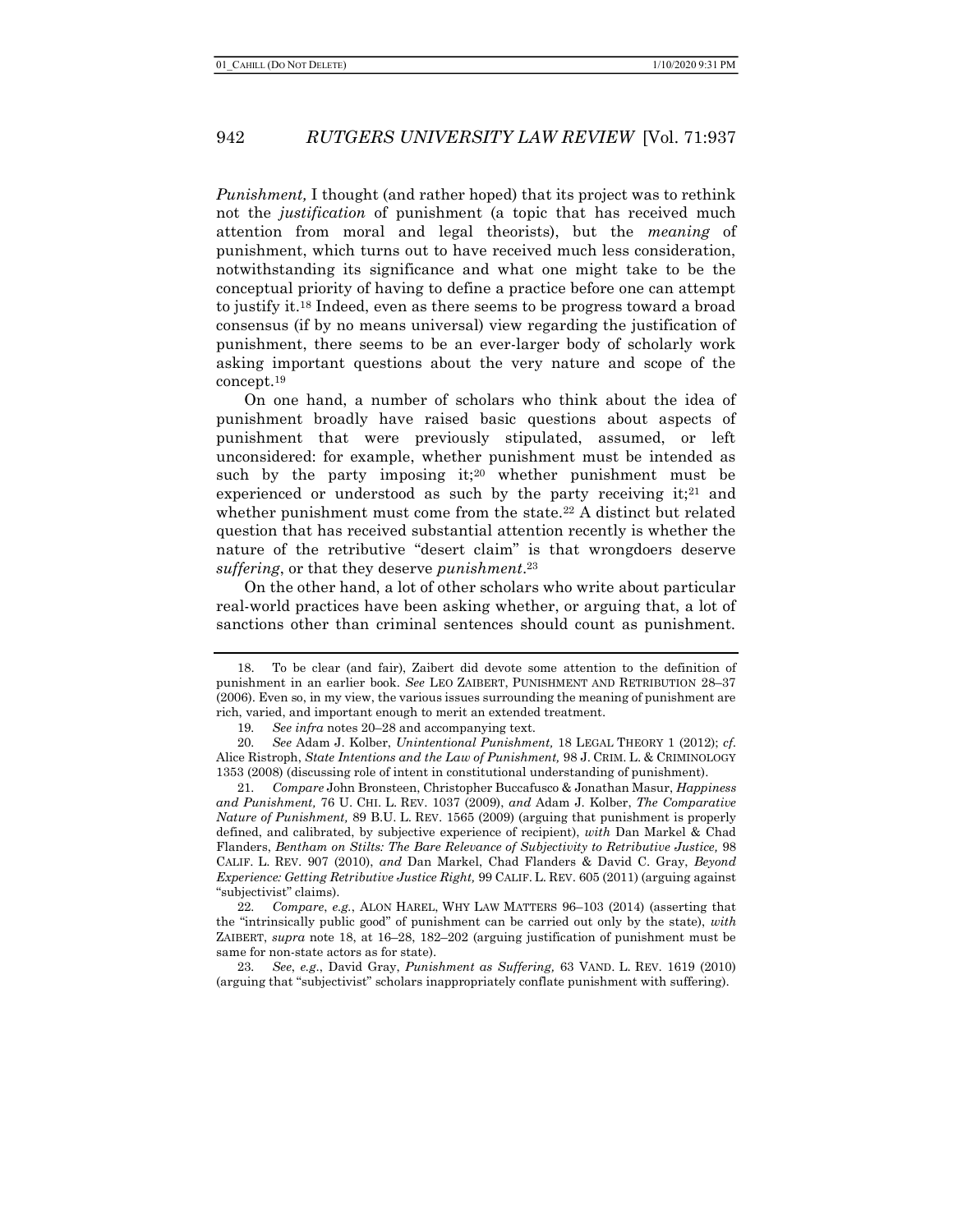#### 2019] THOUGHTS ON ZAIBERT'S RETHINKING 943

Indeed, recent years have seen a number of scholarly articles whose titles or theses take the form "\_\_\_ as Punishment," with the blank being filled in by any of various legal impositions that may fall within or outside the criminal-justice system and may or may not be imposed on the basis of past wrongdoing, such as pretrial detention,  $24$  immigration detention,  $25$ deportation,<sup>26</sup> citizenship revocation,<sup>27</sup> and punitive damages.<sup>28</sup>

It seems to me that a pluralist approach, or what Zaibert might call a non-simpleminded approach, toward the question of punishment's justification can also address some of this confusion or debate about its underlying nature. Such a perspective can recognize not only that there are multiple, sometimes overlapping, sometimes conflicting goals or purposes (what some might, rather misleadingly, call "justifications") of punishment, but also that there are multiple *features* of punishment. Various kinds of sanctions or impositions may have some, most, or all of those features, and may demand or admit of different justifications depending on the feature(s) they possess. Even some of the classic normative purposes of punishment seem to interact poorly with the classic descriptive understanding of what punishment is: namely, suffering imposed on a wrongdoer for a wrong. Consider incapacitation, regularly advanced as one of the "purposes" or "justifications" of punishment. Wrongdoing is neither a necessary nor sufficient basis for incapacitation, and suffering is neither a necessary nor sufficient component of incapacitation. Of course, there are obviously modes of punishment that involve incapacitation, and cases of incapacitation that are imposed as punishment. They overlap, but are by no means congruent.

A robustly pluralist account has the potential to tease out all of the different purposes of punishment—or other meaningfully similar sanctions or impositions, whether labeled "punishment" or not—and all of the values that might constrain punishment, and to consider which of those goals or concerns are implicated by a given practice or instance of

28. E.g., Thomas B. Colby, Beyond the Multiple Punishment Problem: Punitive Damages as Punishment for Individual, Private Wrongs, 87 MINN. L. REV. 583 (2003).

<sup>24</sup>. Cf. Adam J. Kolber, Against Proportional Punishment, 66 VAND. L. REV. 1141 (2013) (raising questions about relationship between pretrial detention and punishment).

<sup>25</sup>. E.g., Cesar Cuauhtemoc Garcia Hernandez, Immigration Detention as Punishment, 61 UCLA L. REV. 1346 (2014).

<sup>26</sup>. E.g., Javier Bleichmar, Deportation as Punishment: A Historical Analysis of the British Practice of Banishment and Its Impact on Modern Constitutional Law, 14 GEO. IMMIGR. L.J. 115 (1999); Robert Pauw, A New Look at Deportation as Punishment: Why at Least Some of the Constitution's Criminal Procedure Protections Must Apply, 52 ADMIN. L. REV. 305 (2000).

<sup>27</sup>. E.g., Shai Levi, Citizenship Revocation as Punishment: On the Modern Duties of Citizens and their Criminal Breach, 61 U. TORONTO L.J. 783 (2011).